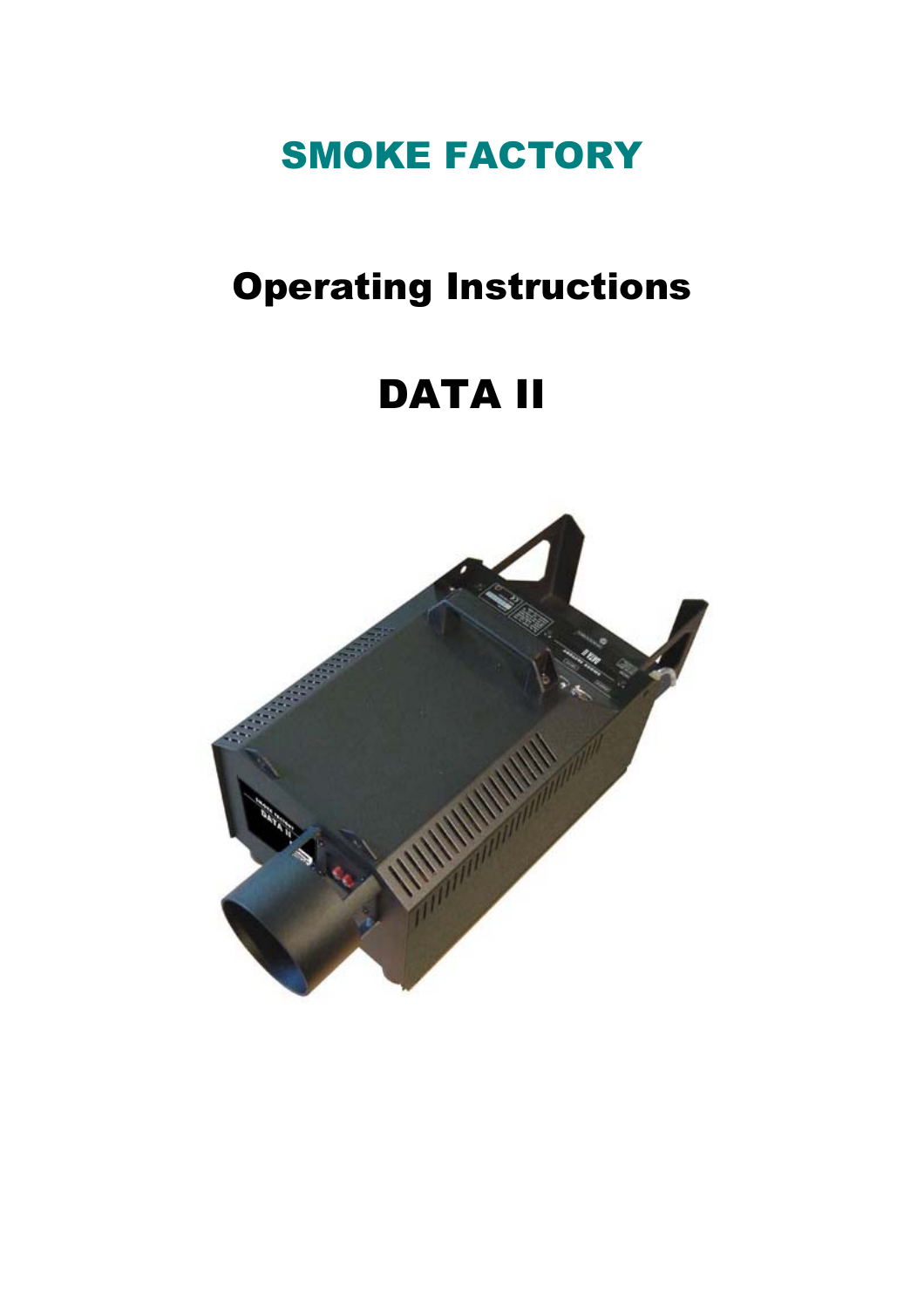## Page:

| 1                       |                                                                                      |  |  |  |  |
|-------------------------|--------------------------------------------------------------------------------------|--|--|--|--|
| $\overline{2}$          |                                                                                      |  |  |  |  |
|                         | 2.1<br>2.2                                                                           |  |  |  |  |
| 3                       |                                                                                      |  |  |  |  |
|                         | 3.1                                                                                  |  |  |  |  |
| $\overline{\mathbf{4}}$ |                                                                                      |  |  |  |  |
|                         | 41<br>4.2<br>4.3<br>4.4                                                              |  |  |  |  |
| $\overline{5}$          |                                                                                      |  |  |  |  |
|                         | 5.1<br>5.2<br>53<br>5.3.1<br>5.3.2<br>5.3.3<br>5.3.4<br>5.3.5<br>5.3.6<br>5.4<br>5.5 |  |  |  |  |
| 6                       |                                                                                      |  |  |  |  |
| 7                       |                                                                                      |  |  |  |  |
| 8                       |                                                                                      |  |  |  |  |
| 9                       |                                                                                      |  |  |  |  |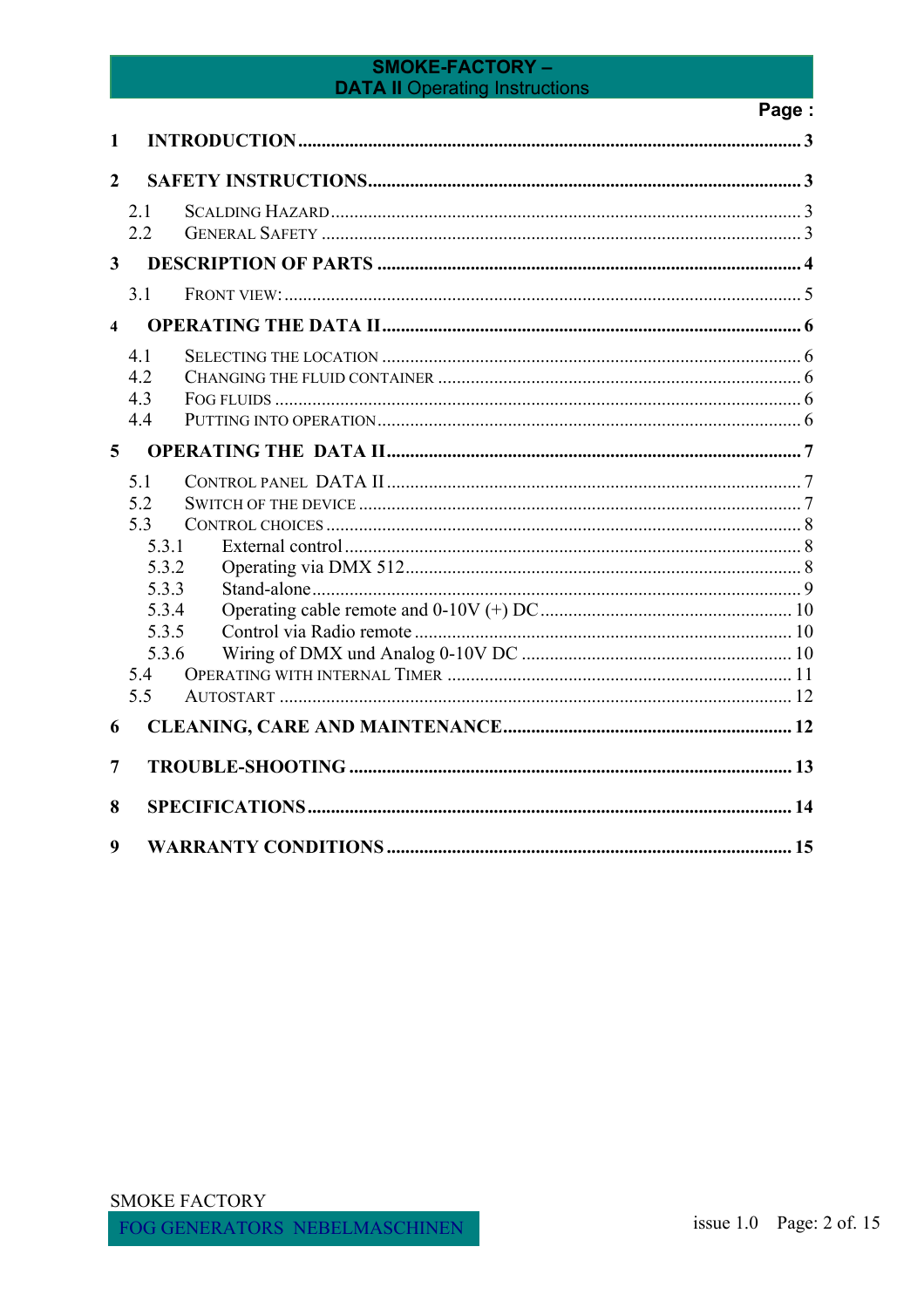## <span id="page-2-0"></span>**1 Introduction**

The **DATA II** is a very powerful fog generator. It unites the current digital technology with proven technique and power. New features guarantee a much more simple operation place and fog, reducing the amount of time needed to set up the machine. An external fan with one phase and max. 800 watts can be connected to the machine.

## **2 Safety instructions**

## *A fog machine is not a toy!*

#### **2.1** *Scalding Hazard*

- Very hot steam escapes from the nozzle. Danger of getting burnt. Occasionally very hot droplets of fluid may escape when in operation. Thus never aim at persons directly and keep a minimum distance of 3 m to the nozzle.
- Never touch the nozzle when in operation. Danger of getting burnt.
- The location for the machine must be non-flammable, non-combustible and not sensitive to heat. It has to be twice as big as the machine.
- Keep a minimum distance of 60 cm to all flammable, combustible objects and objects sensitive to heat.
- Glycol is alcohol and burns with a slightly bluish, almost invisible flame. Never point the fog at strong sources of ignition like fire or pyrotechnic effects.
- During operation small amounts of hot fluid-drops may emerge Therfore you should make sure, that these do not become a danger to anyone.

## **2.2** *General Safety*

- Glycol is alcohol and burns with a slightly bluish, almost invisible flame. Never point the fog at strong sources of ignition like fire or pyrotechnic effects.
- The visibility has to be more than 2 m in rooms where people walk around.
- Never open the machine and leave the machine unattended when connected to a power supply.
- Do not swallow the fog fluid. Keep it away from children. In case of eye contact, rinse with a lot of water. Consult a doctor should you have accidentally swallowed some fluid.
- Fog may activate smoke detectors.
- Spilled fluid or splashed fluid droplets can cause slip hazard. Mop up the fluid and dispose of it according to regulations **SMOKE FACTORY fog fluids is an enviromentally safe product and it can be recycled biologically.**
- Artificially-made fog can be produced in many different ways. The method used here to produce fog, with a device which works according to the vaporizer principle, is the most harmless one. No case has so far been reported in which a human being has been harmed because of using our device to produce artificial fog. However, this can only be guaranteed if the professional fog generators are used accordingly, i.e. at the correct vaporization temperatures as well as with the correctly mixed fog fluid. We, however, recommend:

#### **People with health problems or problems of the respiratory tract or with an inclination for allergies should avoid any contact with artificially-made fog.**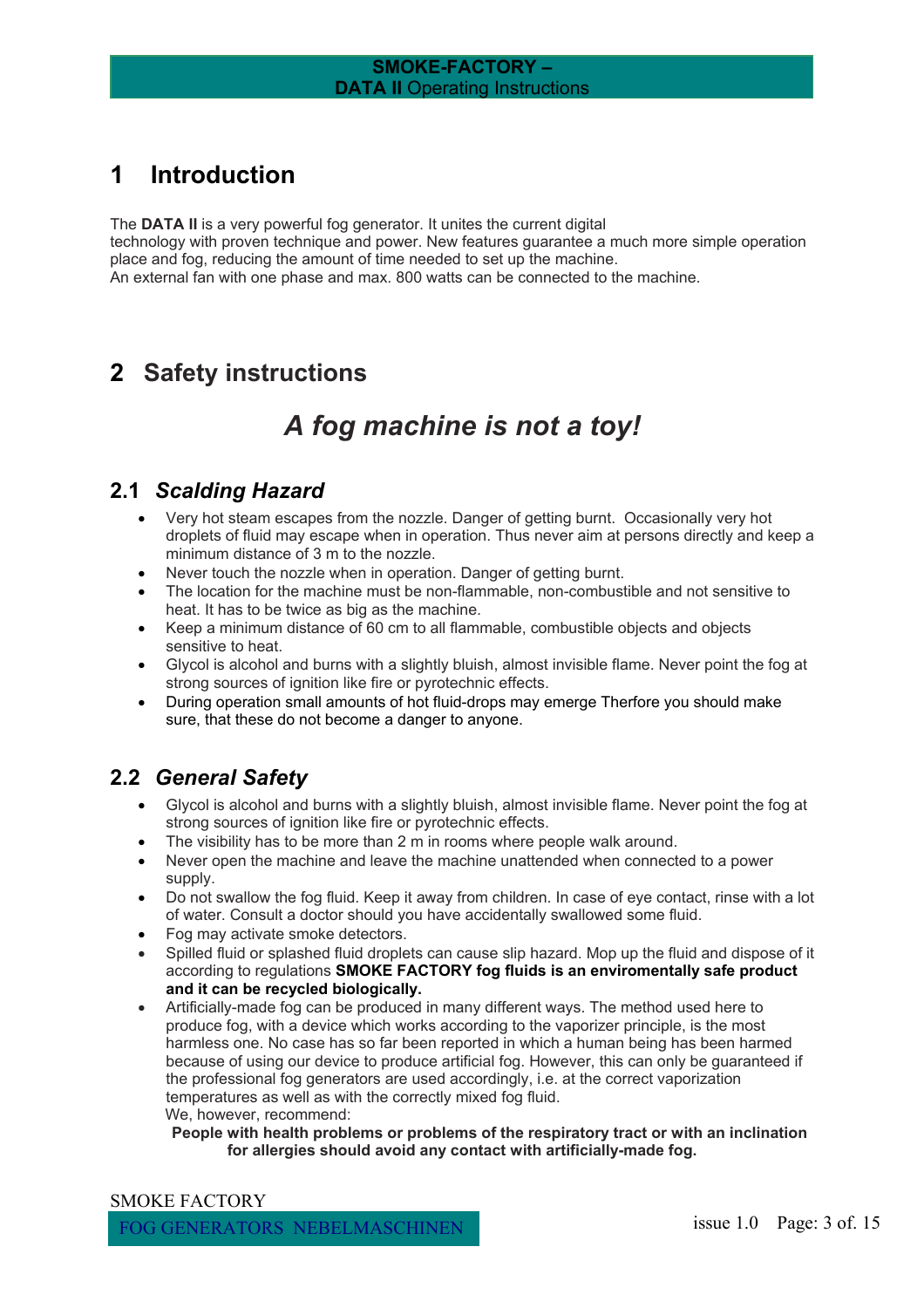# <span id="page-3-0"></span>**SMOKE-FACTORY – DATA II** Operating Instructions **3 Description of parts**  Control panel  $DMX-IN$   $\longrightarrow$ DMX-OUT — • XLR socket  $0-10 v (+)$ DC and radio remote Fuse for external fan  $-$ Socket for external fan <sup>-</sup> Main cable  $-$ • Fluid bottle holder • Fluid tube with quick <u>\_\_\_\_\_\_\_\_\_\_\_\_\_\_\_\_\_\_\_\_\_\_\_\_\_\_\_\_</u> coupler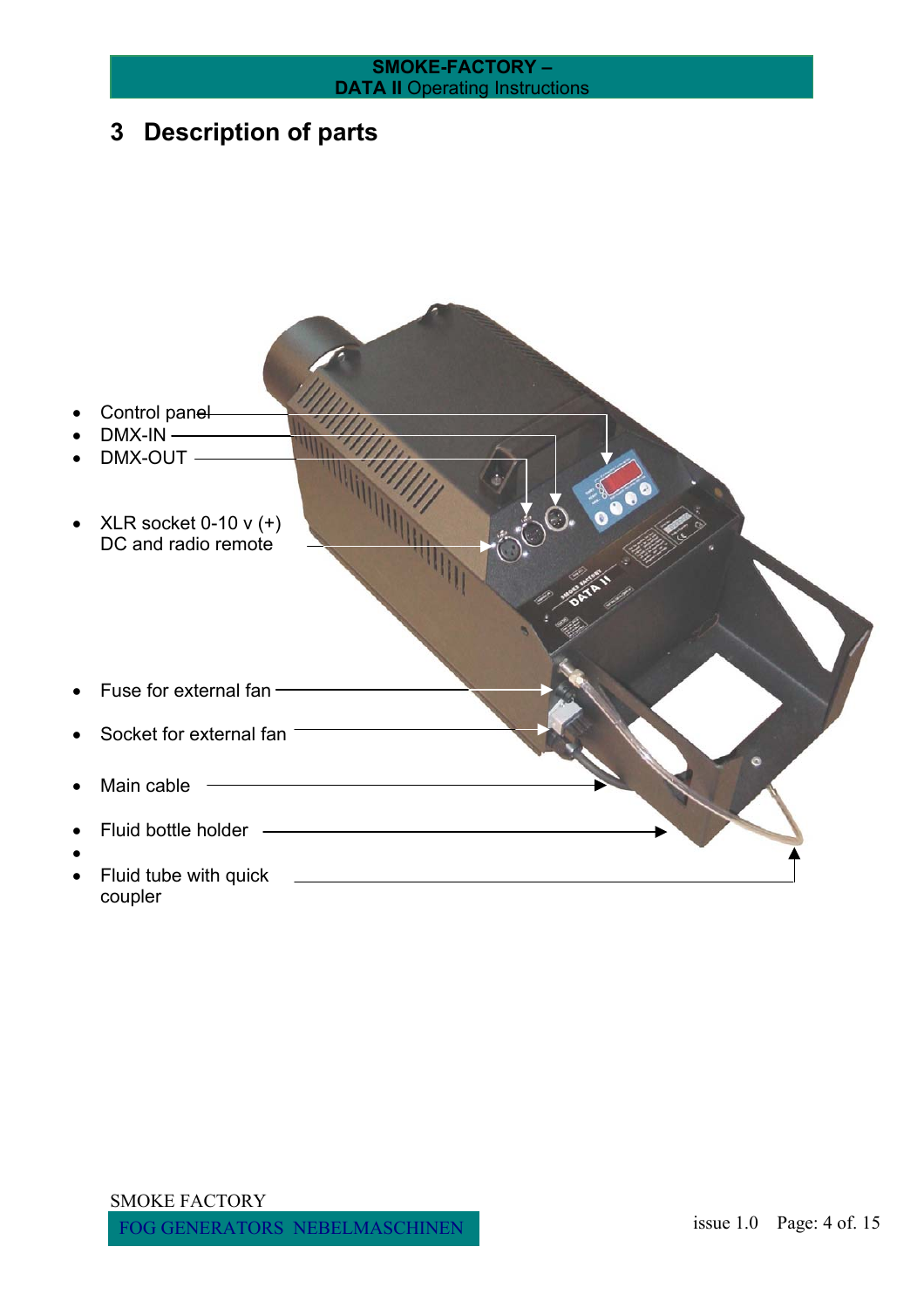## <span id="page-4-0"></span>**3.1** *Front view:*

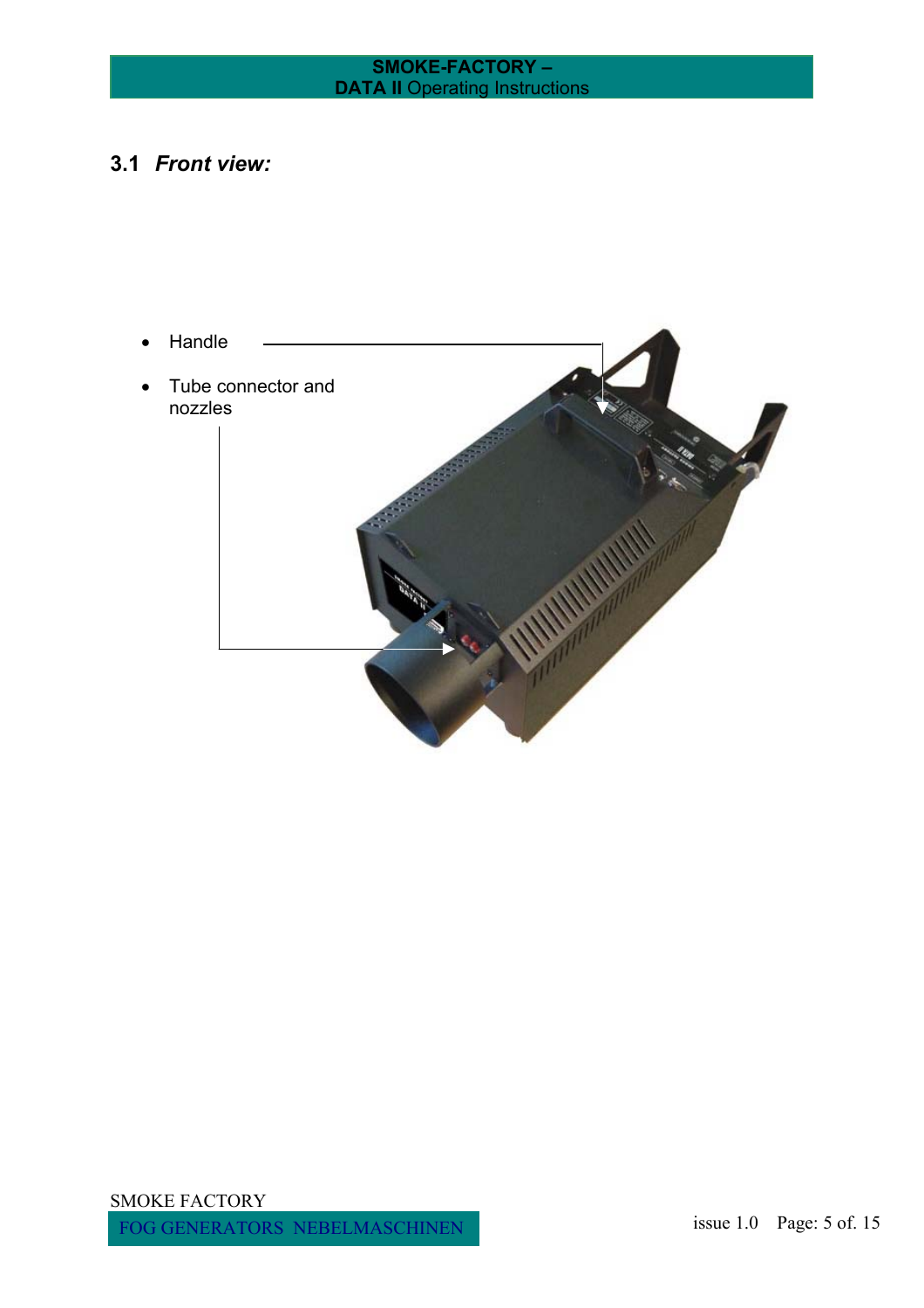## <span id="page-5-0"></span>**4 Operating the Data II**

#### **4.1** *Selecting the location*

- The location in which the **DATA II** is to be operated must be dry.
- Free from dusty or polluted air.
- Free from vibrations.
- Located on an non-flammable place or surface.
- Well-ventilated with fog-free air keeping the ambient operating temperature between  $5^{\circ}$  C and 45° C and the relative air humidity below 80%.

## **4.2** *Changing the fluid container*

- Disconnect the fluid tube from the lid by retracting the brass collar and removing the coupling.
- Remove the container from the tank housing of the **DATA II**
- Unscrew the lid of the empty container and screw it onto the new container.
- Place the full container into the tank housing.
- Push the brass coupling into the brass collar until you hear a click. The brass collar is now locked firmly.

## **4.3** *Fog fluids*

The **DATA II** has been designed to be used with SMOKE FACTORY fog fluids.

- FAST-FOG Thick fog, very quickly dispersing.
- SUPER-FOG Medium thick standard fog, long lasting.<br>HEAVY-FOG Thick fog, very long lasting.
- Thick fog, very long lasting.
- DESIGNER-FOG Transparent fog, very long lasting, high light reflexion grade.

**Use only original SMOKE FACTORY fog fluids. Other Fluids can cause considerable damage to the unit and void the warranty. You can get more general information about fog fluids from your dealer or SMOKE FACTORY directly. SMOKE FACTORY fog fluids is an enviromentally safe product and it can be recycled biologically.** 

## **4.4** *Putting into operation*



Connect to the mains supply. Make sure the correct voltage is selected (230 V/50 Hz). A .<sup>P"</sup> and two figures appear on the display like **P 15**.

After a warm up time of approx. seven minutes the **DATA II** is ready to start. The green Ready-Led blinks if the working temperature is reached. As soon as the final temperature is reached, the LED llumates permanently. Adjust the required output via the control panel and press the Enter-button ( see 5.1) once to start and once to end the fogging process.

SMOKE FACTORY FOG GENERATORS NEBELMASCHINEN issue 1.0 Page: 6 of. 15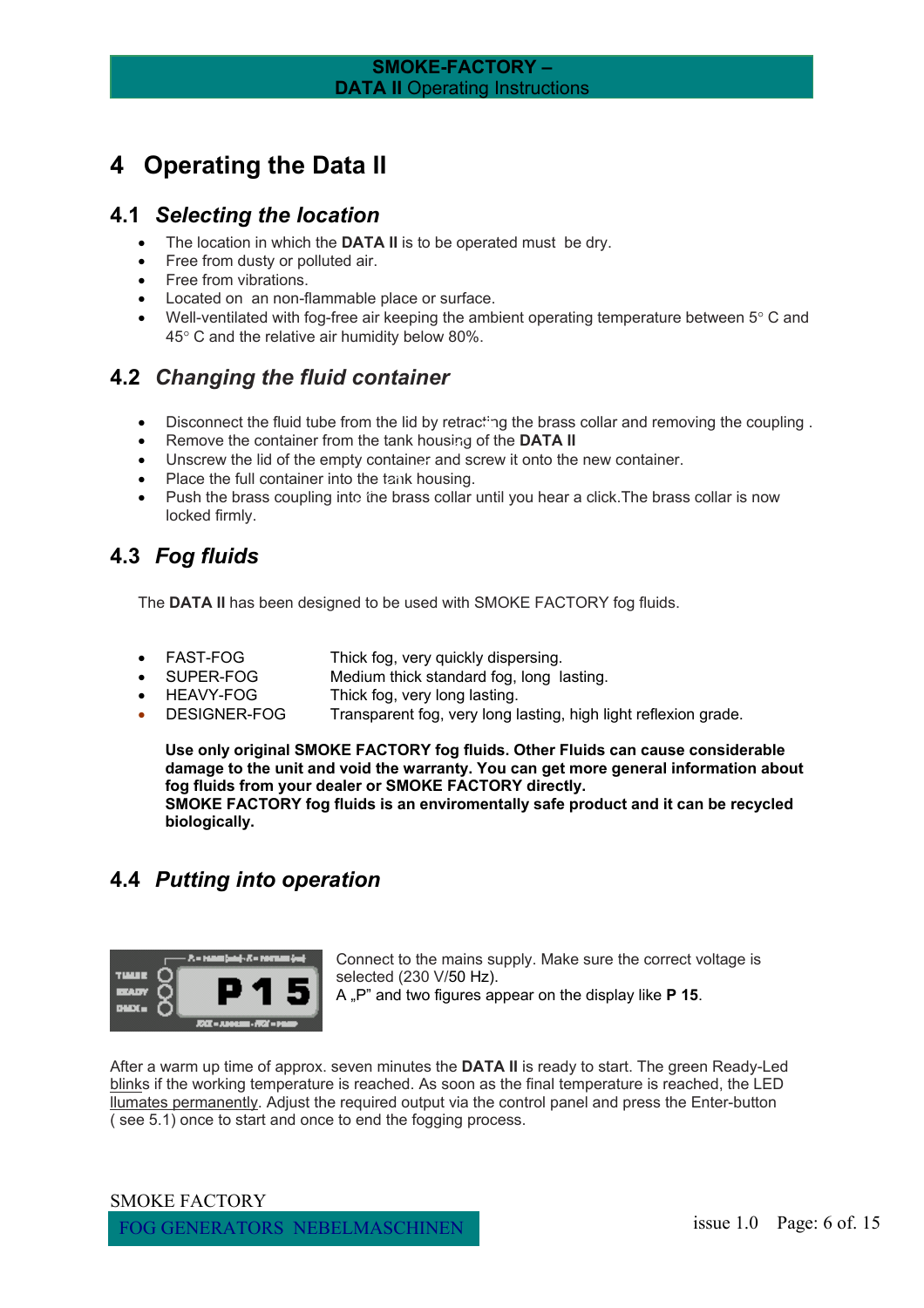## <span id="page-6-0"></span>**5 Operating the DATA II**

The **DATA II** is a powerful fog generator, producing every desired effect from a tiny puff of smoke to the thickest fog. Digital technology makes fine adjustments of the pump possible. In steps of 1% the output can be adjusted from 1-99%.

## **5.1** *Control panel DATA II*



## **5.2** *Switch of the device*



Press the Mode butten  $\begin{bmatrix} \blacksquare \blacksquare \end{bmatrix}$  til "OFF" appears on the display.



After 15 seconds the machine will switch off automatically. On the right bottom edge of the display a red decimal point appear.



You can also switch off the machine within these 15 seconds by pressing the Enter-button.

**When you switch off the DMX signal, the machine will be switched off automatically after 15 seconds.**



Please note that the Mode button is not  $\|\cdot\|$  designed to scroll between the different menus.

If you press the mode button longer than 2 sec. the display will change into the timer menue.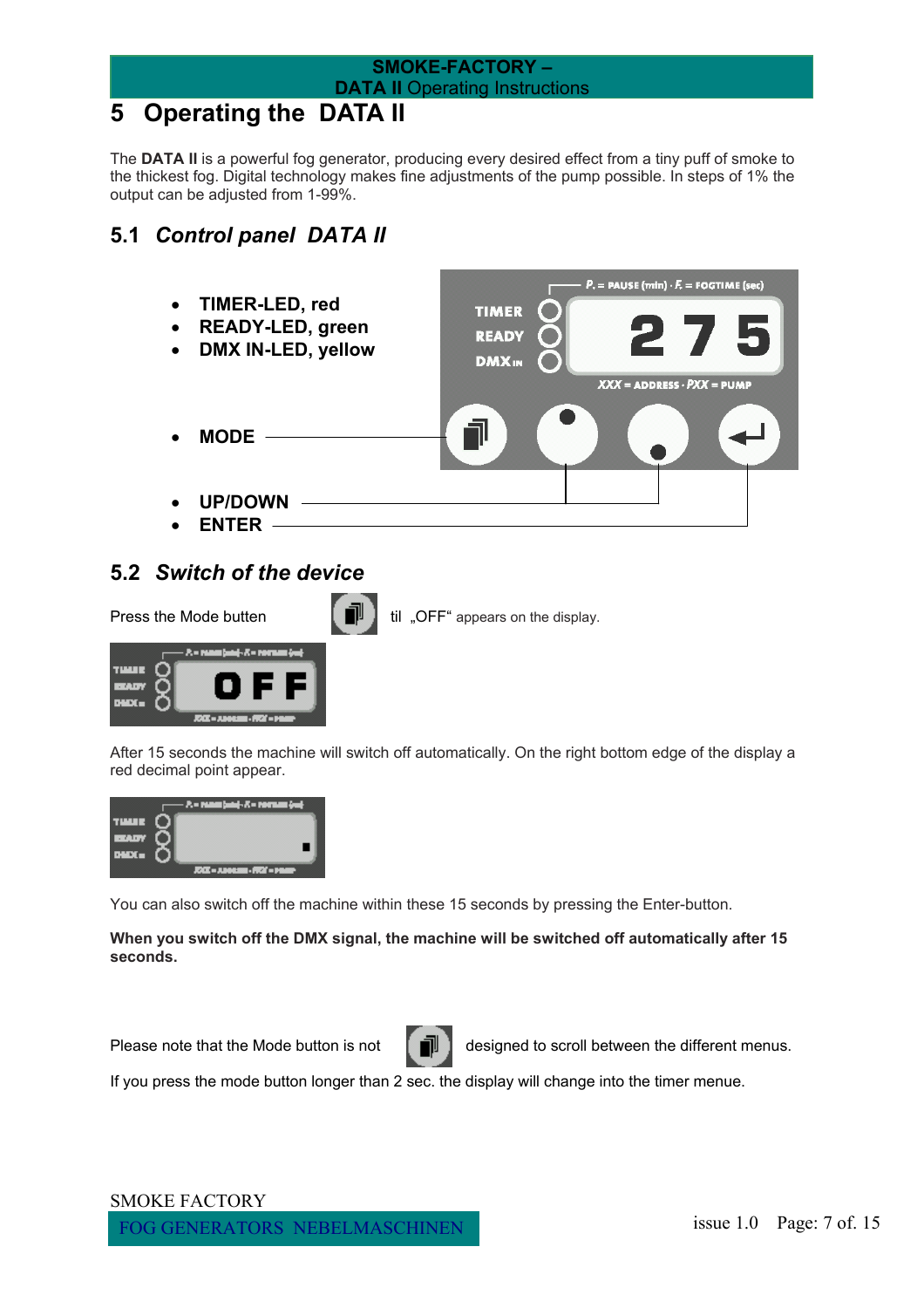## <span id="page-7-0"></span>**5.3** *Control choices*

#### **5.3.1 External control**

You may control the **DATA II** externally through the XLR sockets. **Please note**: DMX takes priority. That means: when the machine is controlled via DMX 512 this data takes priority over 0-10 V (+) DC and Stand alone operation. Also there are optional avalible:

- cable remote
- radio remote

## **5.3.2 Operating via DMX 512**

Connecting the **DATA II** to a DMX-desk use the 5pin XLR socket . As soon as the machine receives a correct DMX signal, the yellow DMX-LED shines. Now the pump and the fan can be adjusted via the desk.

**Please note:** If a fan is connected to the machine, the **DATA II** uses two channels at your desk. Channel 1 = Pump, Channel 2 = Fan.

#### **Adjusting the DMX start address**

on the LED display



Press the Mode-button  $\begin{bmatrix} \blacksquare \\ \blacksquare \end{bmatrix}$  at the control panel, until three figures will appear





Adjust the requested start address by pressing the Up/Down-buttons .



Save the start address by pressing the Enter-button once. The start address will also be saved when you disconnect the machine from the mains supply.

Now the pump and the fan can be adjusted via the desk.

**When you switch off the DMX signal, the machine will be switched off automatically after 15 seconds.**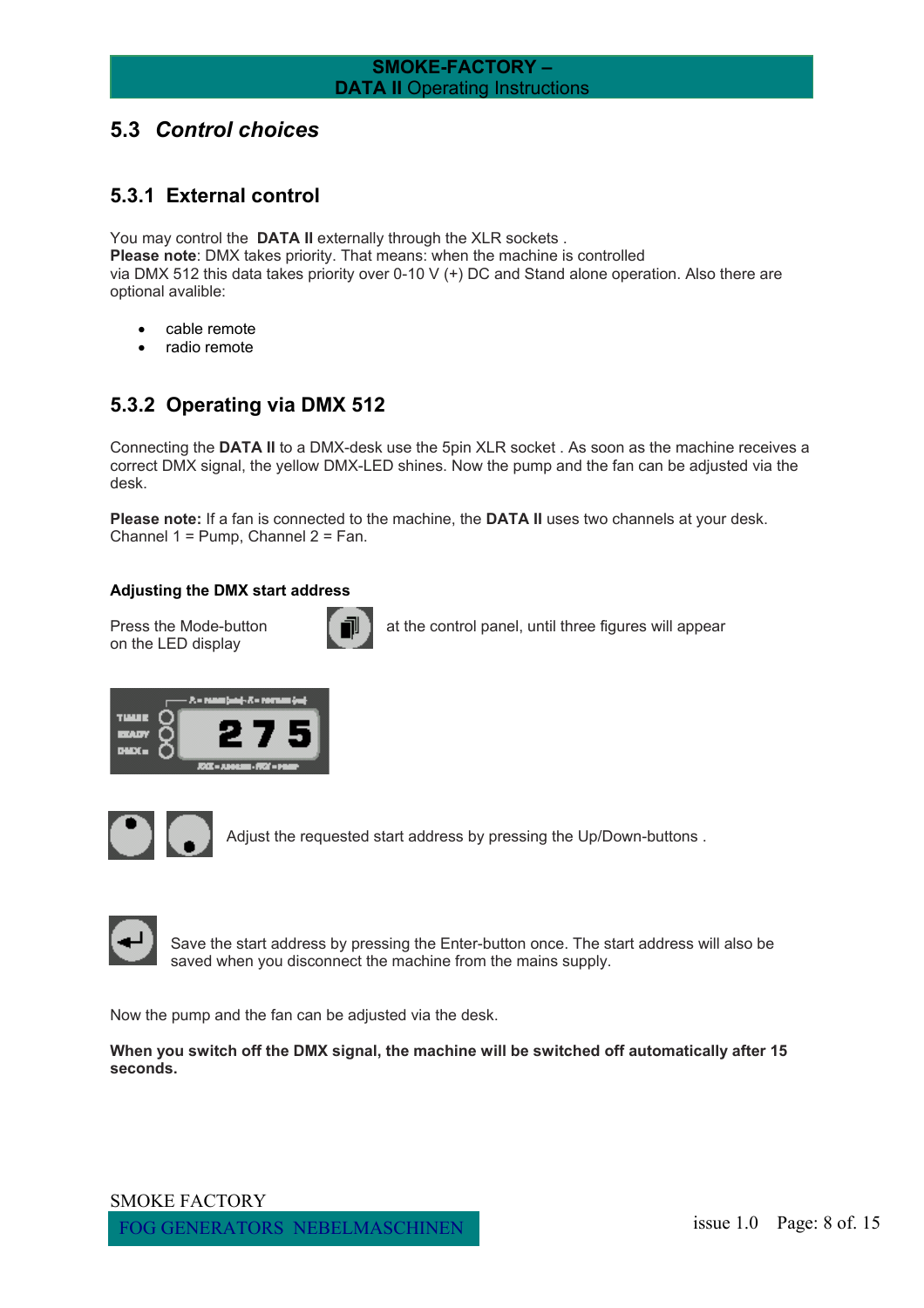#### <span id="page-8-0"></span>**5.3.3 Stand-alone**

The **DATA II** can be used in the Stand alone mode. In this mode the control of the pump and an external fan must be adjusted at the machine.

the display .



Press and release the Mode-  $\begin{bmatrix} \blacksquare \\ \blacksquare \end{bmatrix}$  button until a "P" and two figures appear on



.



Adjust the pump output with the Up/Down-buttons



Press the Enter-button once to start the fogging process. The machine now produces fog until the Enter-button is pressed again. The output can be changed during the fogging process.



Press Mode again to adjust the fan output.



.



Adjust the fan output with the Up/Down-buttons (0-99%).



Press the Enter-button once to start the fan.The output can be changed during the process. The fan will work until the Enter-button is pressed again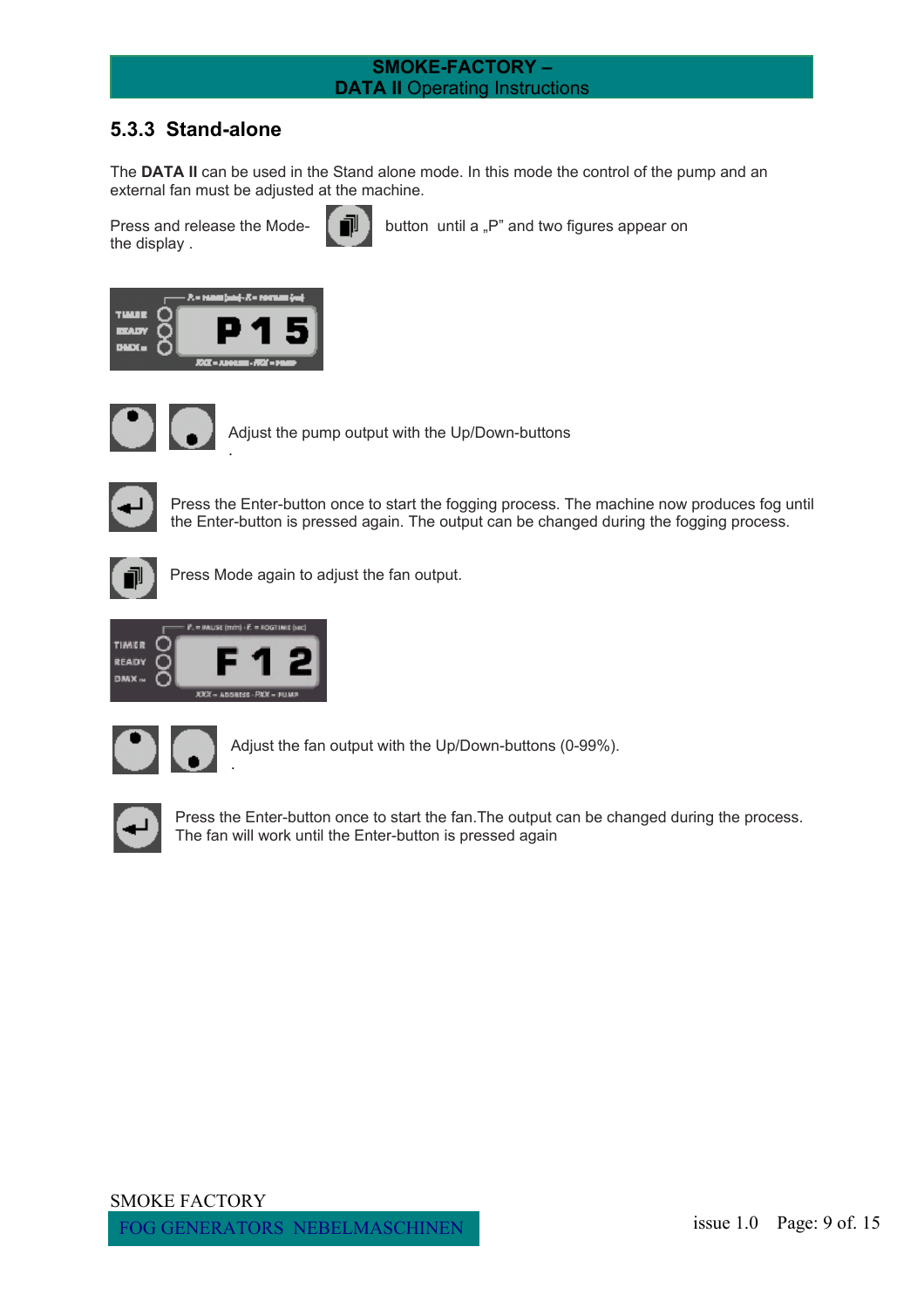#### <span id="page-9-0"></span>**5.3.4 Operating cable remote and 0-10V (+) DC**

Connect the **DATA II** to an analog desk or to the cable remote (available as an optional extra), use the 3pin XLR socket at the back of the machine.

**Please note**: With analog control the pump can be adjusted from the desk and/ or the cable remote. The fan has to be adjusted directly at the machine.

- Connect the cable from the desk or the cable remote into the XLR socket at the back of the machine.
- The knob on the cable remote or the fader on the analog desk will control the level of the pump.
- Pressing the On/Off switch at the cable remote starts the fog process. To adjust the fan output press the Mode-button until a "F" and two figures appear on the display.
- Adjust the fan output with the Up/Down-buttons .

## **5.3.5 Control via Radio remote**

A radio remote is available as an option. It will be delivered with a 3pin XLR plug. Connect the receiver of the radio remote to the machine by using the 3pin XLR socket on the back of the machine. Adjust the requested pump output at the machine (see point 6.3.3). Press the first button at the transmitter of the radio remote as long as you want fog to be produced (see manual "Radio remote").



## **5.3.6 Wiring of DMX und Analog 0-10V DC**

**DMX:**  $\overline{Pin 1}$  = Ground (Masse), Pin 2 = DMX-, Pin 3 = DMX+, Pin 4 und 5 = nc

#### **3pol-XLR (analog):**

Pin 1 = Ground (Masse), Pin 2 = 0-10 V + DC in, Pin 3 = 12 V + DC out, max. 50mA SMOKE FACTORY FOG GENERATORS NEBELMASCHINEN issue 1.0 Page: 10 of. 15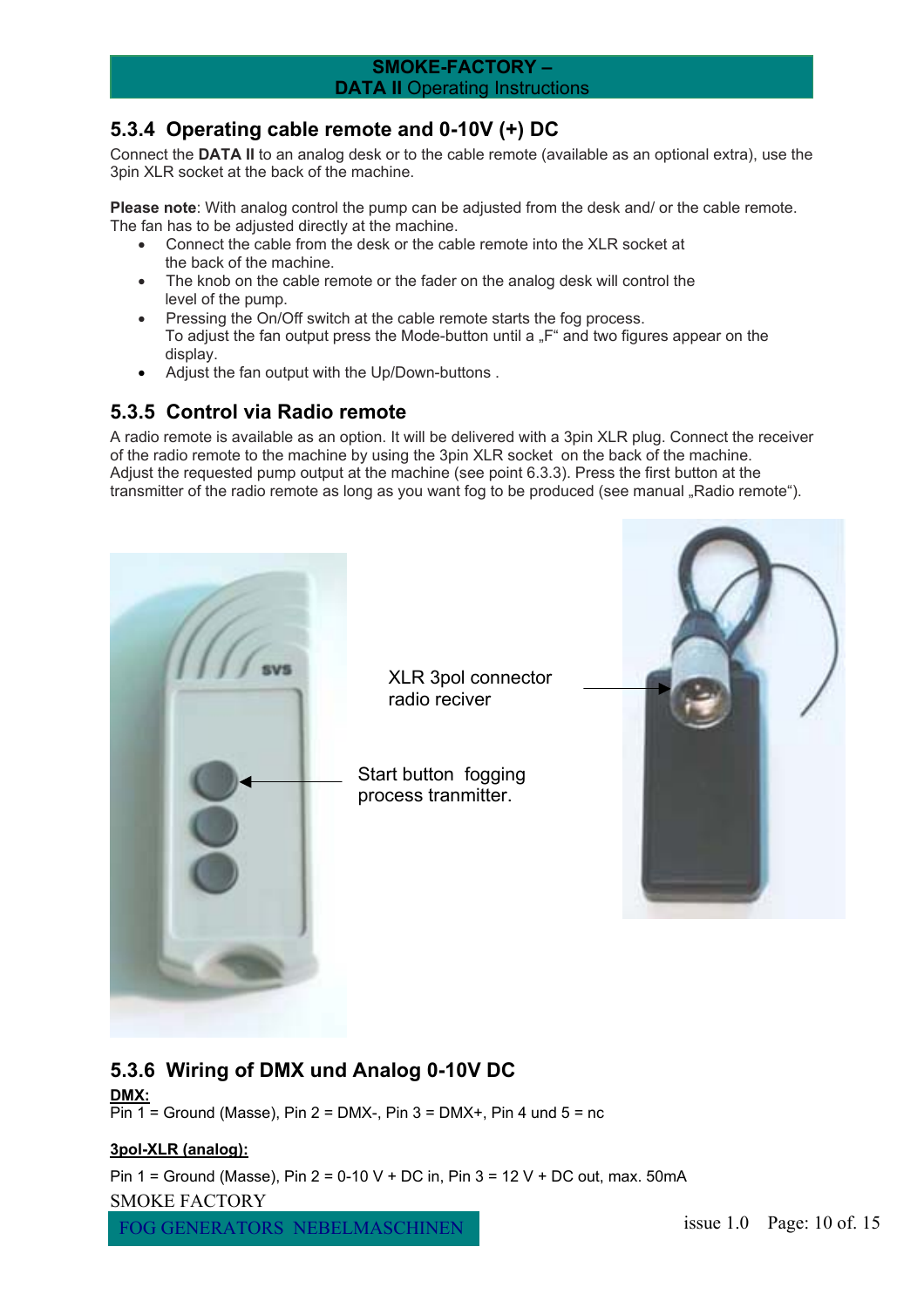## <span id="page-10-0"></span>**5.4** *Operating with internal Timer*

With the internal timer the "fog time" and "wait time" as well as the output can be adjusted. The output of the external fan has to be adjusted in the Standard-Menue and can't be changed in the Timer-Menue.

To start the Timer-Mode, press the Mode-button for more than 2 seconds.



The red Timer-LED] shines as soon as the machine has switched to the Timer-Mode. As long as the timer is in operation, the red Timer-LED blinks.



With the Up/Down-buttons you can adjust the output (Pxx), (**1-99%)**

Pressing the Mode button once, will bring you to the setting for the wait-time.





With the Up/Down-buttons you can adjust the wait-time( **0.1-99 minutes**).



Pressing the Mode button once, will bring you to the setting for the fog-time.





With the Up/Down-buttons you can adjust the fog time in seconds (**1-99 sec**.)

*Please note that with beginning of the fogging process the external fan also will start .*



Pressing the Mode button once, will bring you to "Escape"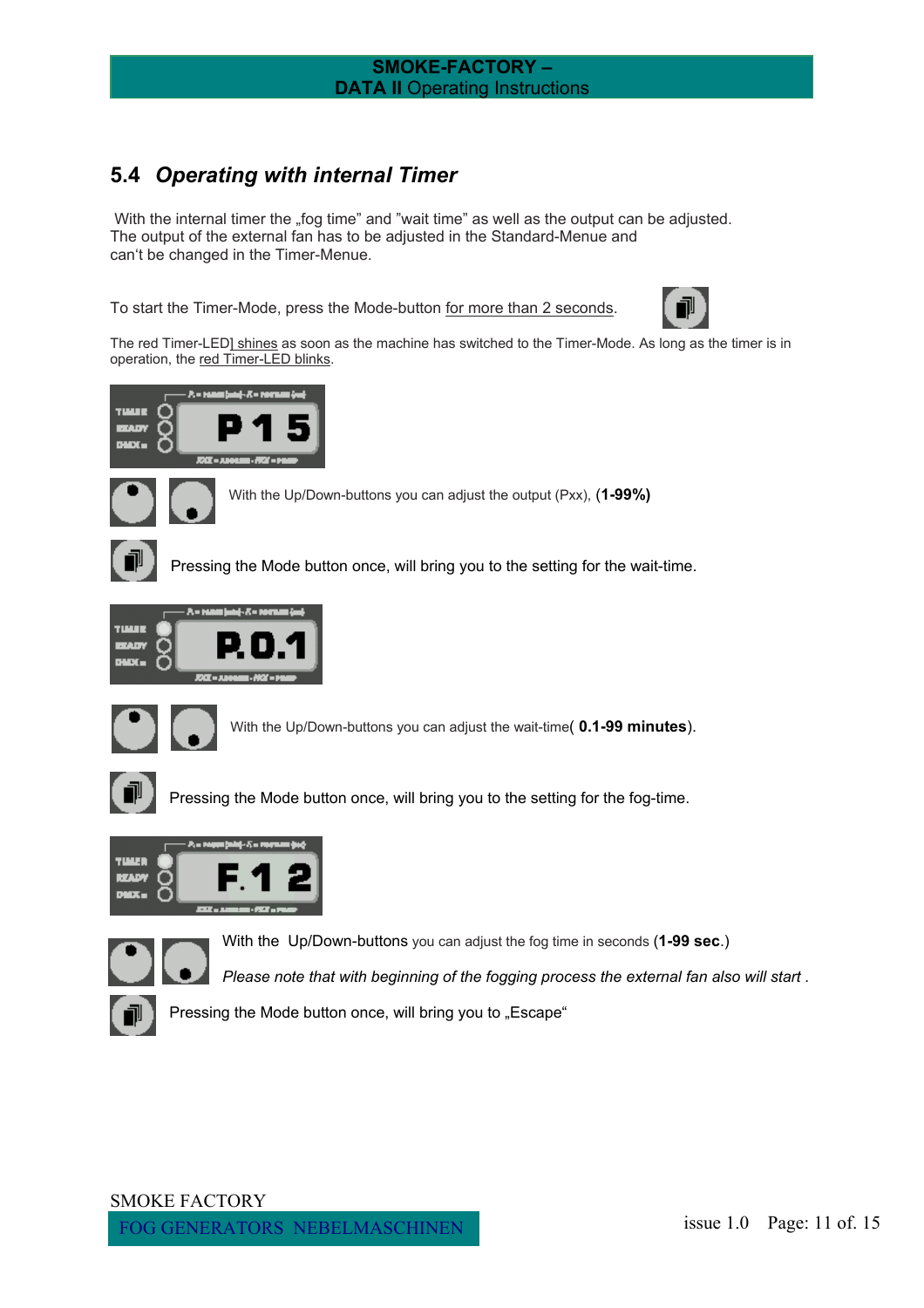<span id="page-11-0"></span>

|                | jad bahi - A = 1971.00 (va) |                                      |       |  |
|----------------|-----------------------------|--------------------------------------|-------|--|
|                |                             |                                      |       |  |
| <b>EXAMPLE</b> |                             |                                      | E S C |  |
| 1.11           |                             |                                      |       |  |
|                |                             | <b>JOIL - ANGELES - FRIT - PRIME</b> |       |  |



Pressing the Enter button will bring you back to the standard menue where you start the programming.



Pressing the enter button during the programming in *Timer-menues* will start the cycle with the last time shown on the display.  $(P,xx = \text{Stats with wait time}, F,xx = \text{Stats with fog time}).$ 



You can switch back to the Standard-Menu by pressing the Mode-button for more than 2 seconds or by switching to "ESC" (Escape) in the Timer-Mode and then press the Enter-button.

## **5.5** *Autostart*

If the timer is in operation and you disconnect the machine from the mains cable, the **DATA II** will restart in the Timer-Mode as soon as it's reconnected to the mains. To stop this press the Mode-button for more than 2 seconds or by switching to "ESC" in the Timer-Mode and then press the Enter-button.

## **6 Cleaning, care and maintenance**

- Ensure the air vents are not clogged by dust. If necessary remove the dust.
- Take care that the machine can not get overheated.
- Do not run the **DATA II** without any fluid, as the pump will run dry.
- Wipe up spiled Fluid immediately. Moisture also fluid can destroy the electric of the machine.
- Check the state of the air valve filter from time to time and clean or replace it when necessary. When frequently using the same fluid can it should be cleaned thoroughly before adding new fluid. This reduces the chances of the machine clogging up.
- If you install the **DATA II** make 100% shure that a permanent fog-free air supply for the unit is guaranteed. Cooling air with too high fog concentration very often in Clubs and Discos) can condense inside the machine and cause moisture damage.
- For cleaning the surface the device use a suitable, solvent-free cleaner.
- The differens between DATA II/pump and fluid bottle shut not mor than 1,5m.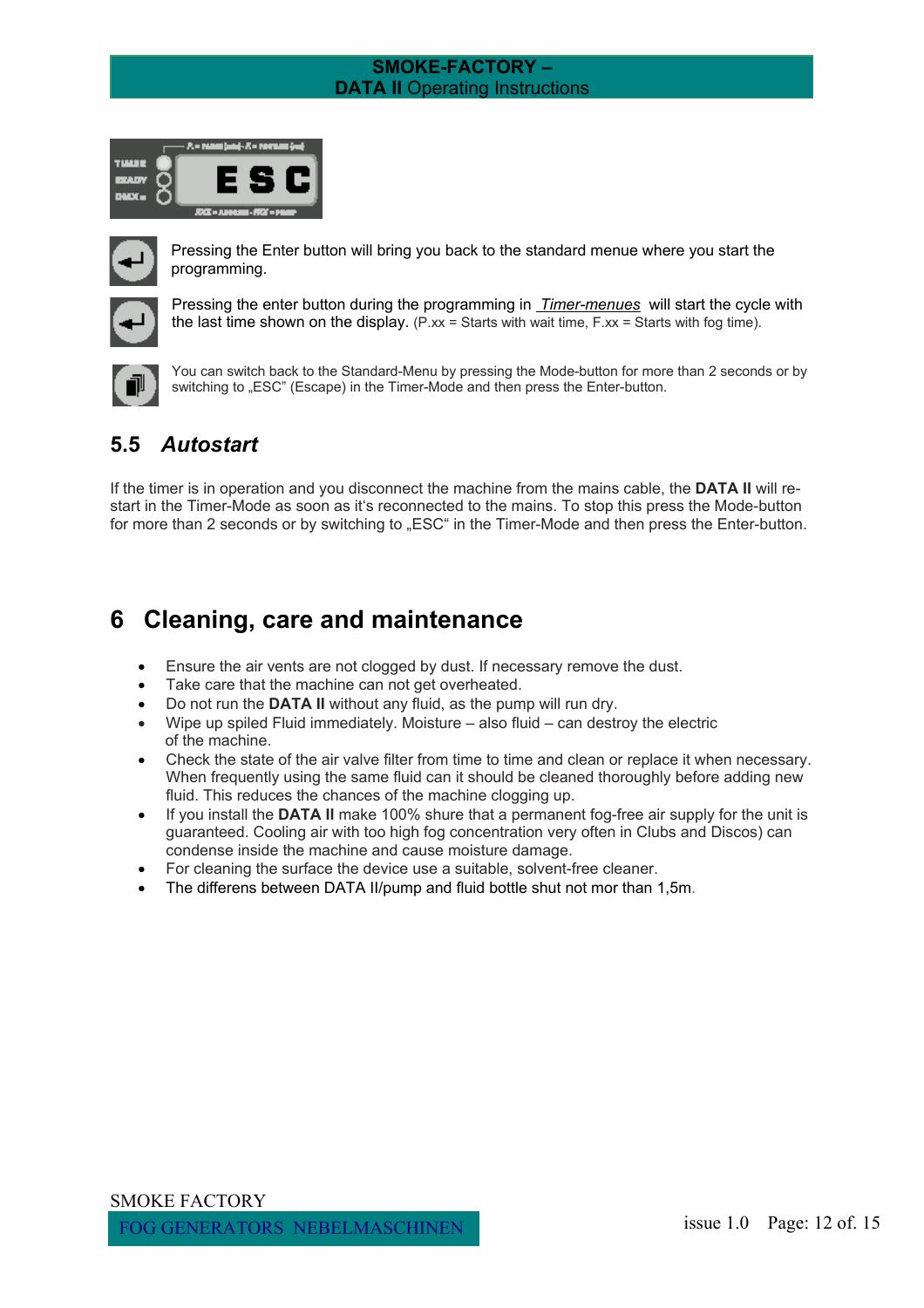## <span id="page-12-0"></span>**7 Trouble-Shooting**

#### **The DATA II does not fog**

- Check external control signals
- Check mains supply
- Check fluid tank (empty?)
- Check for correct connections at the fluid bottle
- Check for fluid in the fluid tube
- Check if fluid filter is clogged

#### **The DATA II fogs uncontrollably**

- Check mains supply
- Check unit for moisture (moisture inside the machine, especially on the PCB can cause fogging)

#### **The DATA II switches off suddenly**

• The "Temperature cutout" has switched off due to overheating. Remove external heat source (for instance projector shining right onto the housing) and/or make shure sufficient fresh air supply. After 15 to 30 minutes the unit should switch back to "on" again.

#### **Loud droning sound during fogging**

- The pump is running dry. Avoid this absolutely!
- Refill fluid bottle
- Double check connection fluid tube and fluid bottle.

#### **E-4 appears on the LED display**

• The machine is getting too hot. The heating switches off and the machine cools down. *Solution:* Disconnect the machine from the main supply for a moment and then re-connect it.

#### **E-1/E-2/E-3 appears on the LED display**

• **Please send the machine to the service-station or your local dealer.**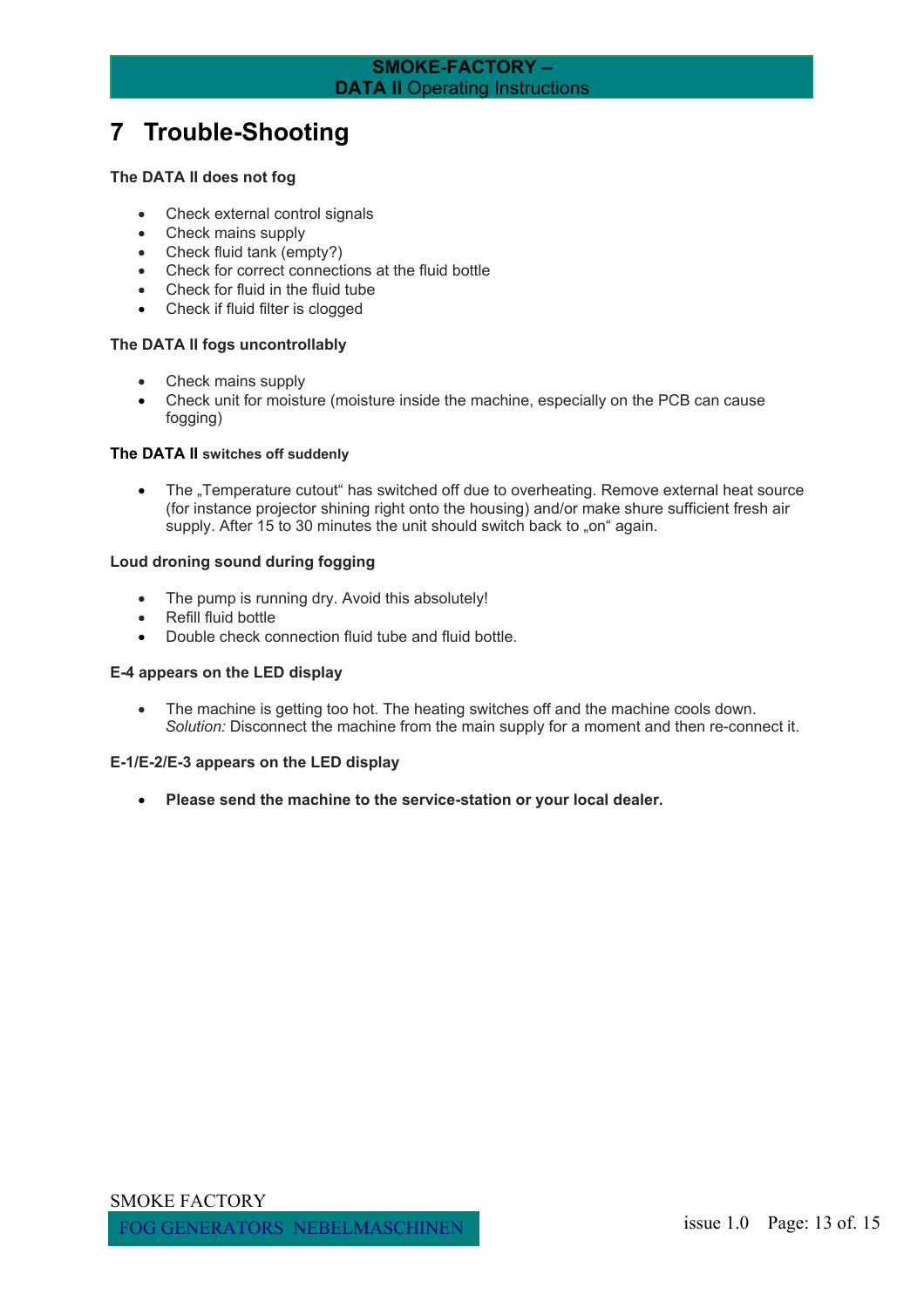## <span id="page-13-0"></span>**8 Specifications**

| Procedure:                     | vaporizing fog generator                                                                           |  |  |
|--------------------------------|----------------------------------------------------------------------------------------------------|--|--|
| Power requirement:             | 2600 Watt                                                                                          |  |  |
| Voltage:                       | 230 V/ 50 Hz                                                                                       |  |  |
| Warm up time:                  | approx. 7 min.                                                                                     |  |  |
| <b>Fluid consumption:</b>      | at max. output 240 ml/min<br>at cont. output 120 ml/min                                            |  |  |
| Fluid tank capacity:           | 5 Liter                                                                                            |  |  |
| Fog output:                    | adjustable in steps à 1% (0-99)                                                                    |  |  |
| Fogging time:                  | at 100% output approx. 40 sec.<br>at < 50% output continuous output                                |  |  |
| eternal Fan:                   | max. 800 Watt, fan with one phase                                                                  |  |  |
| Air quantity:                  | adjustable fron 0-99%                                                                              |  |  |
| Control:                       | <b>DMX 512</b><br>$0 - 10$ V analog<br>internal Timer<br>Stand alone mode<br>Radio remote (Option) |  |  |
| Temperature control:           | Microprocessor controlled                                                                          |  |  |
| <b>Overheating protection:</b> | Heater block/Thermostat<br>Pump/Thermal switch                                                     |  |  |
| Fuse external fan:             | 5 Ampere slow blow                                                                                 |  |  |
| Dimension (L x B x H):         | 55 x 32 x 47 cm                                                                                    |  |  |
| <b>Weight without Fluid:</b>   | 20 kg                                                                                              |  |  |
| <b>Options:</b>                | Cable remote<br>Radio remote<br>Tube                                                               |  |  |